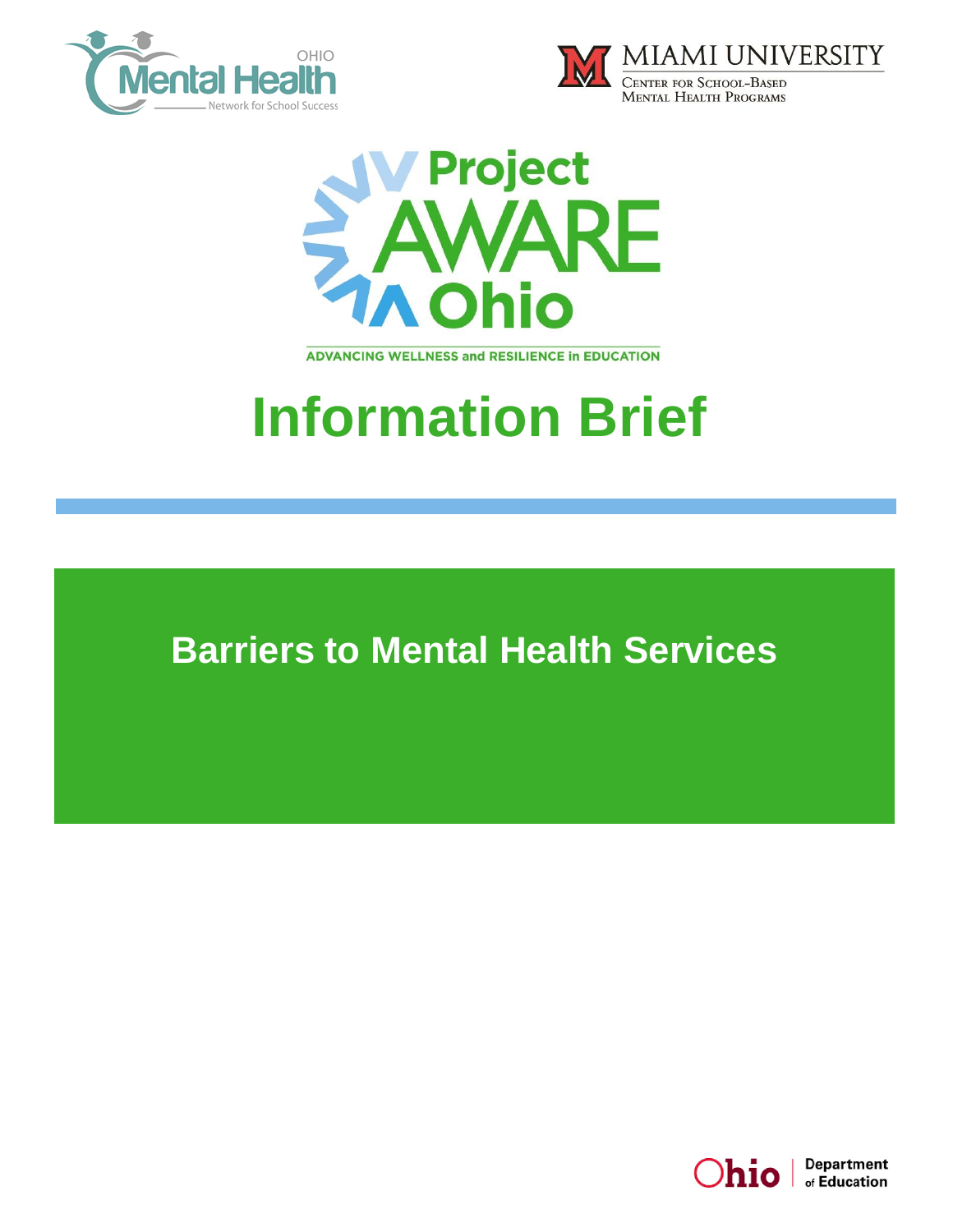

## **BARRIERS TO MENTAL HEALTH SERVICES**

Just as it is common for adults in the United States to suffer from mental health disorders, it also is common for children. According to the National Institute of Mental Health, one in five children has a mental disorder that severely affects daily functioning – or has had such a disorder in the past.<sup>1</sup> Fifty percent of all lifetime cases of mental illness begin by age 14, and 75 percent begin by age 24.<sup>2</sup> Research has shown that early mental health intervention can lead to improved long-term mental health.<sup>3</sup>

Yet, despite knowing this, experts estimate that more than half of children with a diagnosed mental health disorder do not receive mental health services,<sup>4</sup> and there is an average delay of eight to 10 years between the onset of symptoms and when children receive intervention or treatment. When families have trouble getting access to high-quality mental health services for their children, it can leave those children with untreated or under-treated mental health disorders. A study found that about 35 percent of families with a child in need of mental health services believed they had had a difficult time getting mental health care for their children.<sup>5</sup> This information brief looks at barriers that keep children and youth from getting quality mental health services. It also explains ways families can overcome these challenges and the resources they can tap into for support.

Barriers to children's mental health care come in many forms. They include *situations*, such as when services are too far away or families must wait too long to get an appointment; and *perceptions*, such as the belief that a child's mental health disorder is not serious or a fear of what family might say.<sup>5</sup> A national study from 2011 suggested that perception barriers often kept families from seeking or stopping mental health treatment. This was especially true for children with more severe conditions.<sup>6</sup>

It's important to consider both situation and perception barriers.

| <b>BARRIER TO SERVICE</b>                                                                                                                                                                                                                                                                                                                                                                                                                                                                                                                                                                                                                                                                                                                                                                                                                                                                                                                | <b>ADDRESSING THE BARRIER</b>                                                                                                                                                                                                                                                                                                                                                                                                                                                                                                                                                                                                                                                                          | <b>RESOURCES</b>                                                                                                                                                                                                                                                                                                                                                                                                  |
|------------------------------------------------------------------------------------------------------------------------------------------------------------------------------------------------------------------------------------------------------------------------------------------------------------------------------------------------------------------------------------------------------------------------------------------------------------------------------------------------------------------------------------------------------------------------------------------------------------------------------------------------------------------------------------------------------------------------------------------------------------------------------------------------------------------------------------------------------------------------------------------------------------------------------------------|--------------------------------------------------------------------------------------------------------------------------------------------------------------------------------------------------------------------------------------------------------------------------------------------------------------------------------------------------------------------------------------------------------------------------------------------------------------------------------------------------------------------------------------------------------------------------------------------------------------------------------------------------------------------------------------------------------|-------------------------------------------------------------------------------------------------------------------------------------------------------------------------------------------------------------------------------------------------------------------------------------------------------------------------------------------------------------------------------------------------------------------|
| <b>Lack of Awareness or Missed</b><br><b>Opportunity for Intervention:</b><br>Many children and adults do not have<br>a general awareness about mental<br>health. Usually, they aren't taught what<br>positive mental health looks and feels<br>like, or how to recognize signs and<br>symptoms of a mental health disorder.<br>Based on this, parents may not<br>recognize a child's mental health<br>needs or may struggle to determine<br>when professional treatment is<br>needed. $4,5$<br>Parents may prematurely remove<br>children from services because they do<br>not understand the length of time<br>needed for treatment. Or they may<br>stop services when there are signs of<br>improvement but before the treatment<br>is completed. <sup>7</sup><br>Children who behave negatively<br>toward others tend to be linked with<br>mental health services more than<br>those whose negative behaviors are<br>focused inward. | Increase awareness and<br>understanding of positive mental<br>health and mental health disorders<br>using regular trainings and<br>promotional tools to reach families,<br>such as infographics, radio ads and<br>television commercials.<br>Empower children and youth to<br>understand their own mental health.<br>Train primary care providers and<br>school staff to recognize signs and<br>symptoms of a mental health<br>challenge or disorder.<br>Promote individual and universal<br>mental health screenings in primary<br>care settings and schools.<br>Inform children and families about<br>$\bullet$<br>mental health services and what to<br>expect when they link to those<br>services. | <b>Every Moment Counts</b><br><b>Red Flags</b><br><b>Youth Mental Health First Aid</b><br><b>Local Alcohol, Drug, and Mental</b><br><b>Health Board</b><br><b>Ohio Department of Mental</b><br><b>Health and Addiction Services</b><br><b>School-wide Universal</b><br><b>Screening Guidance</b><br>Mental Health, Social-Emotional,<br>$\bullet$<br>and Behavioral Screening and<br><b>Evaluation Compendium</b> |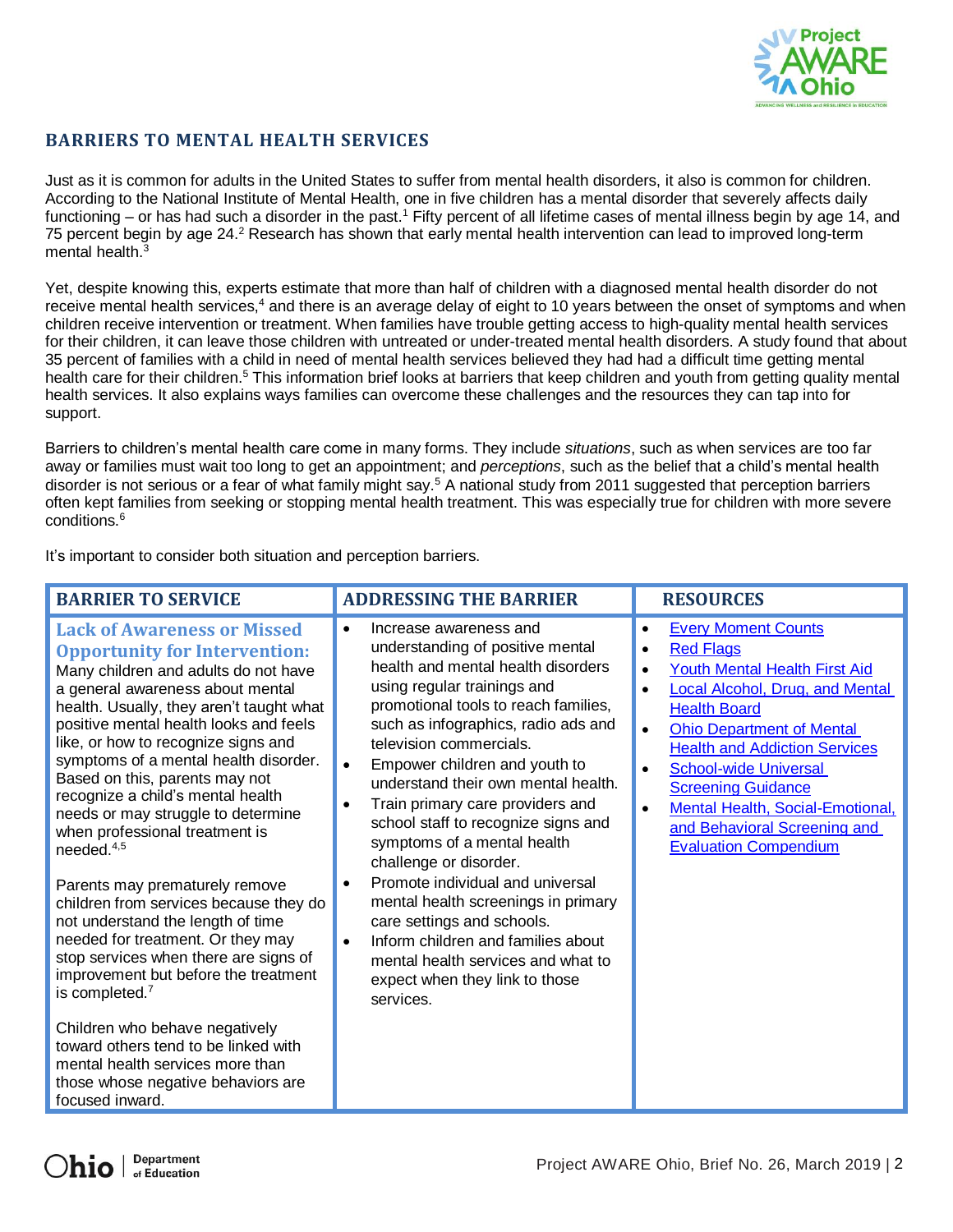

| Social Stigma: Children and families<br>are reluctant to talk about mental<br>health symptoms or seek treatment<br>because they fear being judged by<br>others. Family members,<br>neighborhoods or community also can<br>discourage parents from linking a child<br>to mental health services.                                                                                                                                                                                                                                                                                                                                                                                                                                        | Talking openly about mental health<br>$\bullet$<br>Educating self and others<br>$\bullet$<br>Be conscious of language and do<br>$\bullet$<br>not use mental health conditions as<br>adjectives to describe students.<br>Encourage others to see physical<br>$\bullet$<br>and mental illness as conditions that<br>do not reflect poorly on those who<br>have them.<br>Show compassion for those with<br>mental illness.                                                                                                                                                                                                                                                                                                                                                                                                                                                                                                                                                                                                         | <b>National Alliance on Mental Illness</b><br>$\bullet$<br>(NAMI)                                                                                                                                                                                                                                                                                                                                                                                                                                                                                                                                                                                                                                                         |
|----------------------------------------------------------------------------------------------------------------------------------------------------------------------------------------------------------------------------------------------------------------------------------------------------------------------------------------------------------------------------------------------------------------------------------------------------------------------------------------------------------------------------------------------------------------------------------------------------------------------------------------------------------------------------------------------------------------------------------------|---------------------------------------------------------------------------------------------------------------------------------------------------------------------------------------------------------------------------------------------------------------------------------------------------------------------------------------------------------------------------------------------------------------------------------------------------------------------------------------------------------------------------------------------------------------------------------------------------------------------------------------------------------------------------------------------------------------------------------------------------------------------------------------------------------------------------------------------------------------------------------------------------------------------------------------------------------------------------------------------------------------------------------|---------------------------------------------------------------------------------------------------------------------------------------------------------------------------------------------------------------------------------------------------------------------------------------------------------------------------------------------------------------------------------------------------------------------------------------------------------------------------------------------------------------------------------------------------------------------------------------------------------------------------------------------------------------------------------------------------------------------------|
| <b>Lack of Access: Several barriers</b><br>keep children and families from<br>accessing mental health services,<br>including location, the provider's hours<br>of operation, long waiting lists, lack of<br>transportation, or lack of resources in a<br>specific area. In one study, <sup>9</sup> parents<br>reported that provider hours,<br>appointment times and waiting lists<br>were major obstacles in getting<br>services for their children.                                                                                                                                                                                                                                                                                  | Have open conversations about the<br>$\bullet$<br>barriers to service and work with<br>others including parents to plan<br>ways to address them.<br>Establish provider sites in areas<br>$\bullet$<br>close to bus routes.<br>Establish funding to provide<br>$\bullet$<br>transportation vouchers.<br>Use teletherapy options.<br>$\bullet$<br>Find or advocate for agencies that<br>$\bullet$<br>provide evening and weekend hours<br>to meet family schedules.<br>Integrate mental health services into<br>schools and health centers.                                                                                                                                                                                                                                                                                                                                                                                                                                                                                       | <b>School-Based Health Care</b><br>$\bullet$<br><b>Support Toolkit</b>                                                                                                                                                                                                                                                                                                                                                                                                                                                                                                                                                                                                                                                    |
| <b>Financial Barriers:</b><br>Prevention and early intervention for<br>mental health disorders usually is not<br>covered by health insurers, especially<br>for individuals with a condition that<br>can't be diagnosed. Mental Health<br>America, a national nonprofit<br>concerned with mental health<br>support, recovery and advocacy,<br>reported that 8.1 percent of Ohio<br>children lack mental health insurance<br>coverage. <sup>10</sup> Uninsured families are<br>three times more likely to lack<br>adequate mental health care than<br>insured families. <sup>11</sup> Many mental health<br>services are too expensive for families<br>to afford if the service is not covered<br>through Medicaid or private insurance. | Work with primary care physicians<br>$\bullet$<br>for initial mental and behavioral<br>health screenings.<br>Advocate for mental health parity for<br>٠<br>all students.<br>Increase mental health promotion<br>$\bullet$<br>and early intervention in school<br>settings, with possible funding<br>through the U.S Department of<br>Education, Individuals with<br>Disabilities Education Act (IDEA),<br>Substance Abuse and Mental Health<br>Services Administration, and district<br>or school funds.<br>Explore opportunities to share<br>$\bullet$<br>funding between public and private<br>agencies, fee-for-service and third-<br>party funding sources, Medicaid,<br>community coalitions, systems of<br>care partner agencies, nonprofit<br>organizations, state and county<br>Temporary Assistance for Needy<br>Families (TANF) funding, and state-<br>supported legislative line items for<br>school mental health.<br>Explore funding from grants,<br>foundations, and business<br>community partners, such as Safe | <b>Ohio Medicaid Schools Program</b><br>$\bullet$<br><b>National Center for School</b><br>$\bullet$<br><b>Mental Health, Funding &amp;</b><br><b>Sustainability</b><br><b>U.S. Department of Education</b><br>$\bullet$<br><b>Individuals with Disabilities Act</b><br>$\bullet$<br>(IDEA)<br><b>Substance Abuse and Mental</b><br>$\bullet$<br><b>Health Services Administration</b><br>(SAMHSA)<br><b>Temporary Assistance for Needy</b><br>$\bullet$<br><b>Families (TANF)</b><br><b>Safe Schools/Healthy Students</b><br>(SS/HS)<br><b>Readiness and Emergency</b><br>$\bullet$<br><b>Management for Schools</b><br>(REMS)<br>Office of Juvenile Justice and<br>$\bullet$<br><b>Delinquency Prevention</b><br>(OJJDP) |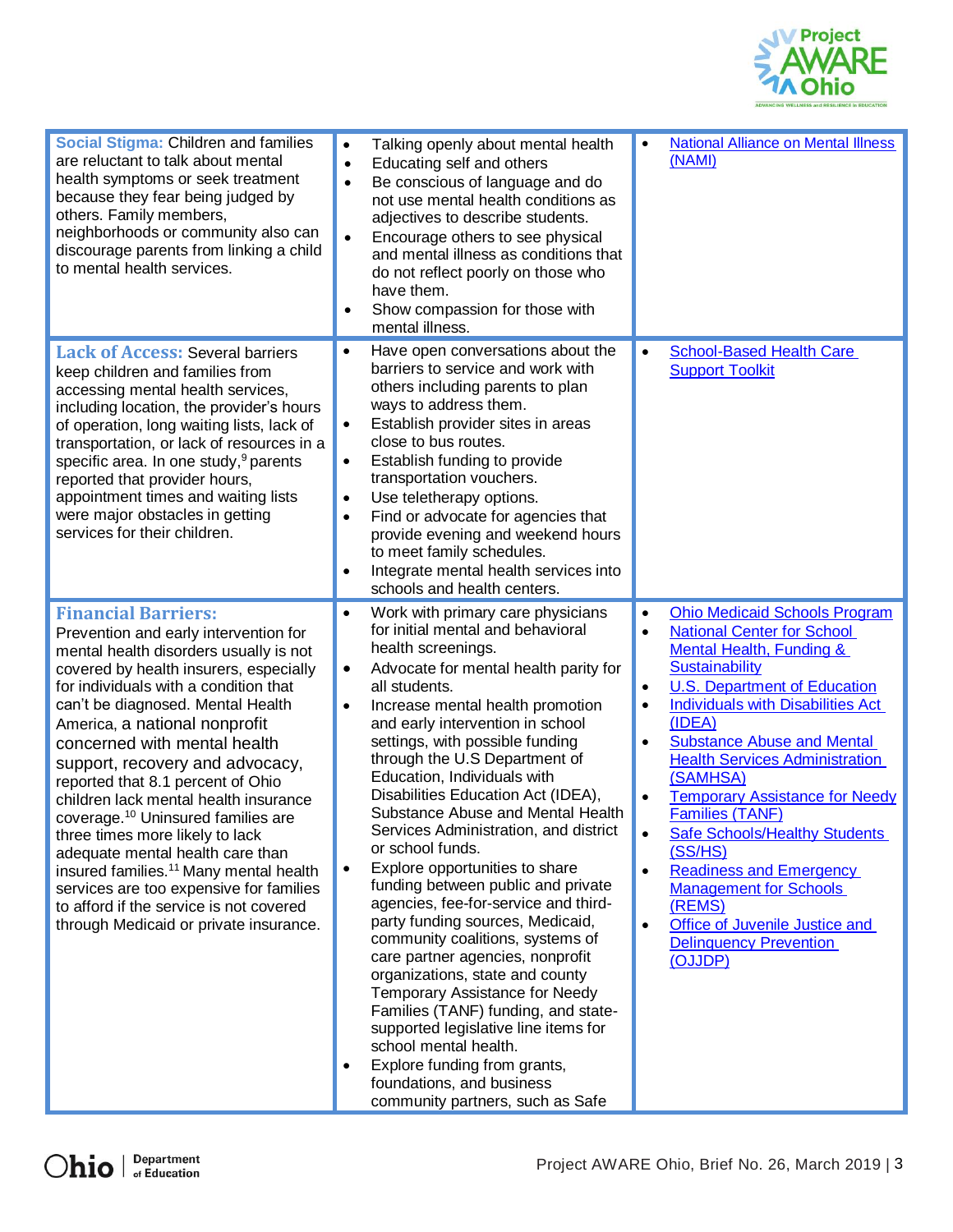

|                                                                                                                                                                                                                                                                                                                                                                                                                                                                                                                                                                                                                                                                                                                                                                                                  | Schools, Healthy Communities<br>grants, Readiness and Emergency<br>Management for Schools (REMS),<br>and Office of Juvenile Justice and<br>Delinquency Prevention (OJJDP)<br>grants.<br>Explore partnerships with local<br>$\bullet$<br>universities and colleges to<br>determine if they can provide<br>student volunteer and internship<br>opportunities. These mental health<br>staff-in-training may be able to<br>provide services free or at a low cost<br>compared to a licensed mental<br>health professional. |                                                                                                                                                                                                                                                                                                                                                                                            |
|--------------------------------------------------------------------------------------------------------------------------------------------------------------------------------------------------------------------------------------------------------------------------------------------------------------------------------------------------------------------------------------------------------------------------------------------------------------------------------------------------------------------------------------------------------------------------------------------------------------------------------------------------------------------------------------------------------------------------------------------------------------------------------------------------|------------------------------------------------------------------------------------------------------------------------------------------------------------------------------------------------------------------------------------------------------------------------------------------------------------------------------------------------------------------------------------------------------------------------------------------------------------------------------------------------------------------------|--------------------------------------------------------------------------------------------------------------------------------------------------------------------------------------------------------------------------------------------------------------------------------------------------------------------------------------------------------------------------------------------|
| <b>Services that are not sensitive</b><br>to a language or culture: Many<br>factors can cause cultural and<br>language barriers in mental health<br>care. They include, including bias,<br>misinformation and lack of knowledge<br>about a culture. If services are not<br>available in languages other than<br>English, individuals who speak other<br>languages primarily or solely can be<br>severely limited in getting those<br>services. <sup>12</sup> When providers know how<br>to provide services for many cultures<br>and languages, results for children can<br>improve. A lack of knowledge of other<br>languages or cultures also can reduce<br>family involvement in school-based<br>mental health programs, which may<br>reduce effectiveness of those<br>programs. <sup>8</sup> | Develop culture-specific mental<br>$\bullet$<br>health education tools.<br>Engage with the community. <sup>13</sup><br>$\bullet$<br>Consider and incorporate what you<br>$\bullet$<br>know about cultural and linguistic<br>factors in your community <sup>14</sup>                                                                                                                                                                                                                                                    | <b>Culturally Responsive School</b><br>$\bullet$<br><b>Mental Health Practices</b><br><b>Ohio Department of Mental</b><br>$\bullet$<br><b>Health and Addiction Services-</b><br><b>Disparities and Cultural</b><br><b>Competence Advisory</b><br><b>Committee</b><br><b>National Association of School</b><br>٠<br><b>Psychologists- Culturally</b><br><b>Competent Schools Guidelines</b> |